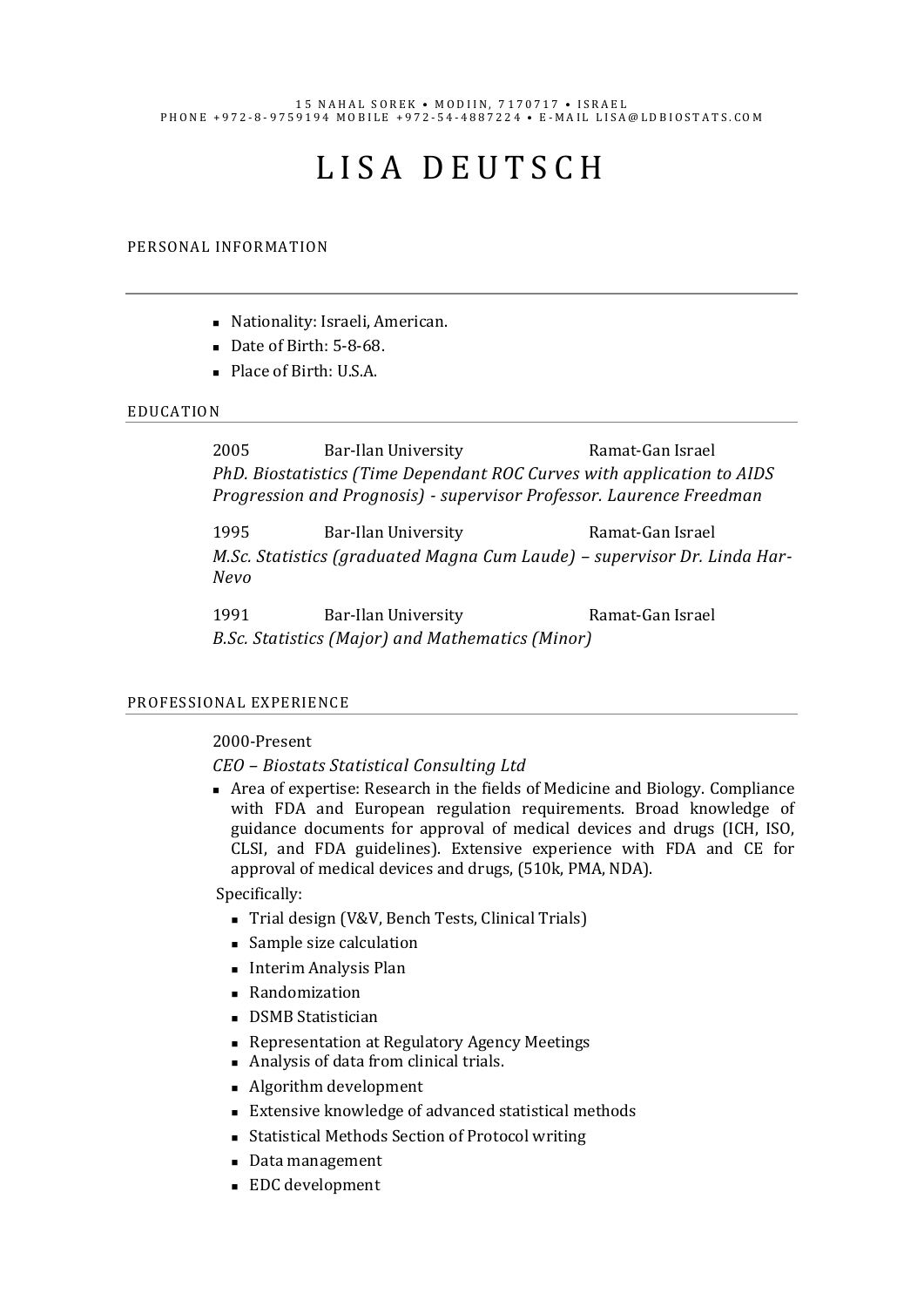2000-2007 Hebrew University Ein-Kerem Israel *Statistics team leader of research project funded by the NIH, associated with the School of Public Health.* 

2000-2001 Bar-Ilan University Ramat-Gan Israel *Lecturer in the Mathematics department.*

■ Courses: Biostatistics, Probability and Statistics, and S.A.S programming.

1993 – 1998 Bar-Ilan University Ramat-Gan Israel *Teaching assistant in the Mathematics department.*

■ Courses: S.A.S programming, Queuing theory, Operations research, and Probability and Statistics.

# LANGUAGES

English, Hebrew and French, basic Hungarian.

# COMPUTER LITERACY

- Programming Knowledge: SAS and SPSS.
- Database management in ACCESS.
- Software: Word, Excel, Access
- Operating systems: DOS, Windows and Unix.

# **REFERENCES**

- Upon request.
- Se[e websites](https://www.ldbiostats.com/?category=56) for Recommendations

# PUBLICATIONS AS CO-AUTHOR

- Ansel A, Posen Y, Ellis R, Deutsch L, Zisman PD, Gesundheit B. **Biomarkers for Autism Spectrum Disorders (ASD): A Meta-analysis**. Rambam Maimonides Med J. 2019 Oct 29;10(4):e0021. doi: 10.5041/RMMJ.10375. PMID: 31675302; PMCID: PMC6824829.
- Mitelpunkt A, Kramer U, Hausman Kedem M, Zilbershot Fink E, Orbach R, Chernuha V, Fattal-Valevski A, Deutsch L, Heffetz D, Sacks H. **The safety, tolerability, and effectiveness of PTL-101, an oral cannabidiol formulation, in pediatric intractable epilepsy: A phase II, open-label, single-center study**. Epilepsy Behav. 2019 Sep;98(Pt A):233-237. doi: 10.1016/j.yebeh.2019.07.007. Epub 2019 Aug 5. PMID: 31394352.
- Weiniger CF, Akdagli S, Turvall E, Deutsch L, Carvalho B. **Prospective Observational Investigation of Capnography and Pulse Oximetry Monitoring After Cesarean Delivery with Intrathecal Morphine**. Anesth Analg. 2019 Mar;128(3):513-522. doi: 10.1213/ANE.0000000000003503. PMID: 29958217.
- Nulsen B, Ungaro RC, Davis N, Turvall E, Deutsch L, Lewis B. **Changes in**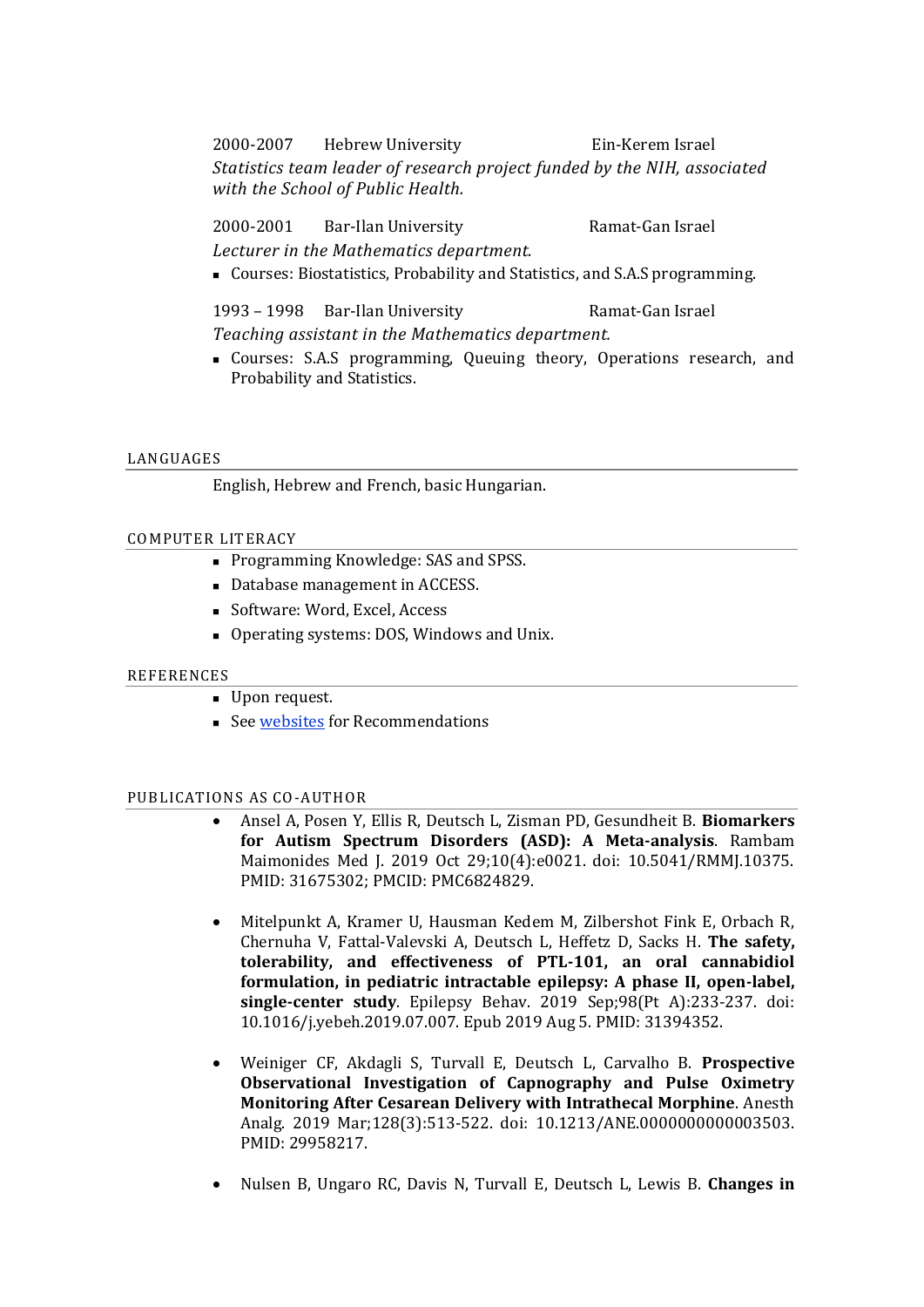**Adenoma Detection Rate With Implementation of Full-spectrum Endoscopy: A Report of 3998 Screening Colonoscopies.** J Clin Gastroenterol. 2018Nov/Dec;52(10):885-890. doi: 10.1097/MCG.0000000000000874. PMID: 28787359.

- Atsmon J, Heffetz D, Deutsch L, Deutsch F, Sacks H **Single-dose Pharmacokinetics of Oral Cannabidiol Following Administration of PTL101: A New Formulation Based on Gelatin Matrix Pellets Technology.** Clin Pharmacol Drug Dev. 2018 Sep;7(7):751-758. doi: 10.1002/cpdd.408. Epub 2017 Nov 10.
- Bar-Shalita T, Livshitz A, Levin-Meltz Y, Rand D, Deutsch L, Vatine JJ. **Sensory modulation dysfunction is associated with Complex Regional Pain Syndrome.** PLoS One. 2018 Aug 9;13(8):e0201354. doi: 10.1371/journal.pone.0201354. eCollection 2018.
- Weiniger CF1,2, Akdagli S3, Turvall E4, Deutsch L4, Carvalho B5. **Prospective Observational Investigation of Capnography and Pulse Oximetry Monitoring After Cesarean Delivery With Intrathecal Morphine.** Anesth Analg. 2018 Jun 28. doi: 10.1213/ANE.0000000000003503. [Epub ahead of print]
- Atsmon J1, Cherniakov I2, Izgelov D2, Hoffman A2, Domb AJ2, Deutsch L3, Deutsch F3, Heffetz D4, Sacks H4. **PTL401, a New Formulation Based on Pro-Nano Dispersion Technology, Improves OralCannabinoids Bioavailability in Healthy Volunteers.** J Pharm Sci. 2018 May;107(5):1423-1429. doi: 10.1016/j.xphs.2017.12.020. Epub 2017 Dec 26.
- Nulsen B, Ungaro RC, Davis N, Turvall E, Deutsch L, Lewis B. **Changes in Adenoma Detection Rate With Implementation of Full-spectrum Endoscopy: A Report of 3998 Screening Colonoscopies.** J Clin Gastroenterol. 2017 Aug 4.
- Ben-Pazi H, Cohen A, Kroyzer N, Lotem-Ophir R, Shvili Y, Winter G, Deutsch L, Pollak Y. **Clown-care reduces pain in children with cerebral palsy undergoing recurrent botulinum toxin injections- A quasi-randomized controlled crossover study.** PLoS One. 2017 Apr 17;12(4):e0175028.
- Adini Y, Bonneh YS, Komm S, Deutsch L, Israeli D. *[The time course and](http://www.ncbi.nlm.nih.gov/pubmed/26379536)  [characteristics of procedural learning in schizophrenia patients and](http://www.ncbi.nlm.nih.gov/pubmed/26379536)  [healthy individuals.](http://www.ncbi.nlm.nih.gov/pubmed/26379536)* Front Hum Neurosci. 2015 Sep 1;9:475.
- Segel R, Ben-Pazi H, Zeligson S, Fatal-Valevski A, Aran A, Gross-Tsur V, Schneebaum-Sender N, Shmueli D, Lev D, Perlberg S, Blumkin L, Deutsch L, Levy-Lahad E. *[Copy number variations in cryptogenic cerebral palsy.](http://www.ncbi.nlm.nih.gov/pubmed/25817843)* Neurology. 2015 Apr 21;84(16):1660-8.
- Levkovitz Y, Isserles M, Padberg F, Lisanby SH, Bystritsky A, Xia G, Tendler A, Daskalakis ZJ, Winston JL, Dannon P, Hafez HM, Reti IM, Morales OG, Schlaepfer TE, Hollander E, Berman JA, Husain MM, Sofer U, Stein A, Adler S, Deutsch L, Deutsch F, Roth Y, George MS, Zangen A. *[Efficacy and safety of](http://www.ncbi.nlm.nih.gov/pubmed/25655160)  [deep transcranial magnetic stimulation for major depression: a](http://www.ncbi.nlm.nih.gov/pubmed/25655160)*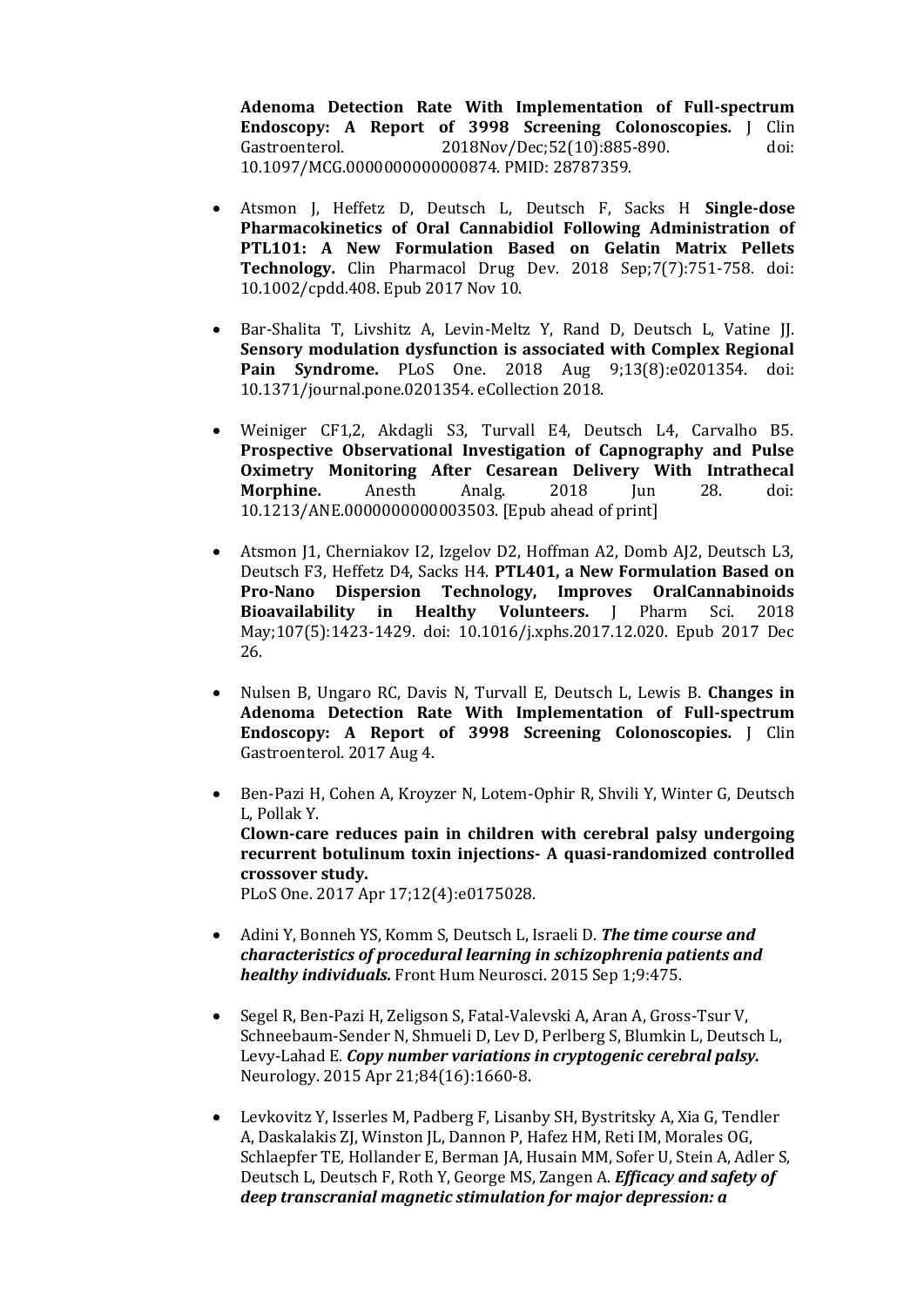*[prospective multicenter randomized controlled trial.](http://www.ncbi.nlm.nih.gov/pubmed/25655160)* World Psychiatry. 2015 Feb;14(1):64-73

- Rabany L, Deutsch L, Levkovitz Y*.Double-blind, randomized sham controlled study of deep-TMS add-on treatment for negative symptoms and cognitive deficits in schizophrenia. J Psychopharmacol.* 2014 May 14;28(7):686-690. [Epub ahead of print]
- [Weiniger](http://www.ncbi.nlm.nih.gov/pubmed?term=Weiniger%20CF%5BAuthor%5D&cauthor=true&cauthor_uid=23932233) CF, [Einav S,](http://www.ncbi.nlm.nih.gov/pubmed?term=Einav%20S%5BAuthor%5D&cauthor=true&cauthor_uid=23932233) [Deutsch L,](http://www.ncbi.nlm.nih.gov/pubmed?term=Deutsch%20L%5BAuthor%5D&cauthor=true&cauthor_uid=23932233) [Ginosar Y,](http://www.ncbi.nlm.nih.gov/pubmed?term=Ginosar%20Y%5BAuthor%5D&cauthor=true&cauthor_uid=23932233) [Ezra Y,](http://www.ncbi.nlm.nih.gov/pubmed?term=Ezra%20Y%5BAuthor%5D&cauthor=true&cauthor_uid=23932233) [Eid L](http://www.ncbi.nlm.nih.gov/pubmed?term=Eid%20L%5BAuthor%5D&cauthor=true&cauthor_uid=23932233)., *Outcomes of prospectively-collected consecutive cases of antenatal-suspected placenta accrete,* Int J Obstet Anesth. 2013 Nov;22(4):273-9. doi: 10.1016/j.ijoa.2013.04.014. Epub 2013 Aug 9.
- Kapusta L, Mainzer G, Weiner Z, Deutsch L, Khoury A, Haddad S, Lorber A. *Changes in fetal left and right ventricular strain mechanics during normal pregnancy.* J Am Soc Echocardiogr. 2013 Oct;26(10):1193-200. doi:10.1016/j.echo.2013.06.007. Epub 2013 Jul 20. PubMed PMID: 23880053.
- Kapusta L, Mainzer G, Weiner Z, Deutsch L, Khoury A, Haddad S, Lorber A.*Second trimester ultrasound: reference values for two-dimensional speckle tracking-derived longitudinal strain, strain rate and time to peak deformation of the fetal heart.* J Am Soc Echocardiogr. 2012 Dec;25(12):1333-1.doi:10.1016/j.echo.2012.09.011. PubMed PMID: 23200418.
- Harel EV, Rabany L, Deutsch L, Bloch Y, Zangen A, Levkovitz Y. *H-coil repetitive transcranial magnetic stimulation for treatment resistant major depressive disorder: An 18-week continuation safety and feasibility study*. World J Biol Psychiatry. 2012 Feb 7. [Epub ahead of print] PubMed PMID: 22313023.
- Bar-Shalita T, Vatine JJ, Parush S, Deutsch L, Seltzer Z. Psychophysical correlates in adults with sensory modulation disorder. Disabil Rehabil. 2012;34(11):943-50. doi: 10.3109/09638288.2011.629711. Epub 2011 Dec 9. PubMed PMID: 22149534.
- Blondheim DS, Friedman Z, Lysyansky P, Kuperstein R, Hay I, Feinberg MS, Beeri R, Vaturi M, Sagie A, Shimoni S, Fehske W, Deutsch L, Leitman M, Gilon D, Agmon Y, Tsadok Y, Rosenmann D, Liel-Cohen N. *Use of an automatic application for wall motion classification based on longitudinal strain: is it affected by operator expertise in echocardiography? A multicentre study by the Israeli Echocardiography Research Group.* Eur J Echocardiogr. 2011 Nov 6. [Epub ahead of print] PubMed PMID: 22065865.
- Shimoni S, Gendelman G, Ayzenberg O, Smirin N, Lysyansky P, Edri O, Deutsch L, Caspi A, Friedman Z. *Differential effects of coronary artery stenosis on myocardial function: the value of myocardial strain analysis for the detection of coronary artery disease.* J Am Soc Echocardiogr. 2011 Jul;24(7):748-57.
- Liel-Cohen N, Tsadok Y, Beeri R, Lysyansky P, Agmon Y, Feinberg MS, Fehske W, Gilon D, Hay I, Kuperstein R, Leitman M, Deutsch L, Rosenmann D, Sagie A, Shimoni S, Vaturi M, Friedman Z, Blondheim DS. *A new tool for automatic assessment of segmental wall motion based on longitudinal*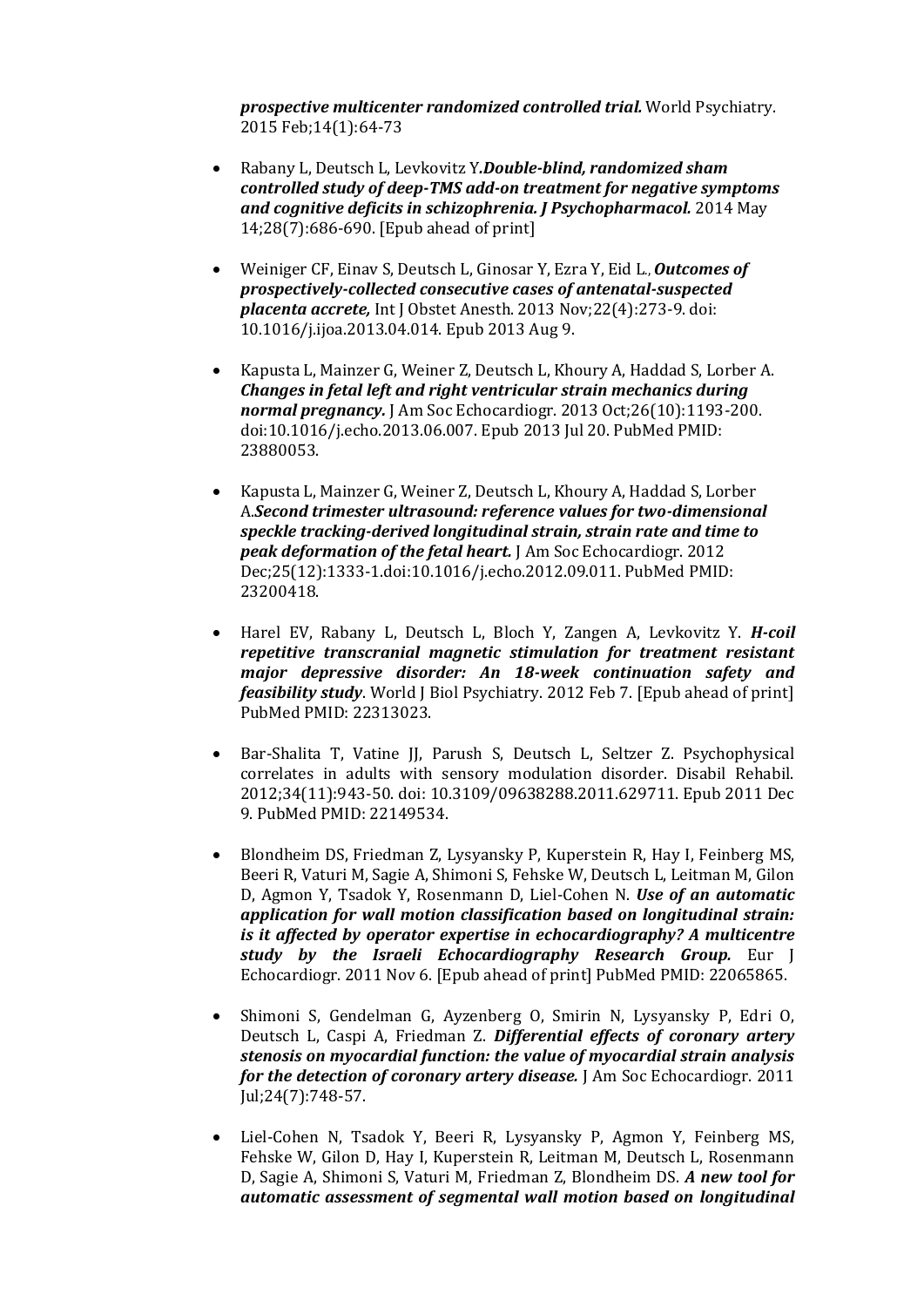*2D strain: a multicenter study by the Israeli Echocardiography Research Group.* Circ Cardiovasc Imaging. 2010 Jan;3(1):47-53. Epub 2009 Nov 19.

- Blondheim DS, Beeri R, Feinberg MS, Vaturi M, Shimoni S, Fehske W, Sagie A, Rosenmann D, Lysyansky P, **Deutsch L**, Leitman M, Kuperstein R, Hay I, Gilon D, Friedman Z, Agmon Y, Tsadok Y, Liel-Cohen N. *Reliability of Visual Assessment of Global and Segmental Left Ventricular Function: A Multicenter Study by the Israeli Echocardiography Research Group*. J Am Soc Echocardiogr. 2010;23:258-264
- Heresco-Levy U, Vass A, Bloch B, Wolosker H, Dumin E, Balan L, Deutsch L, Kremer I, *[Pilot controlled trial of D-serine for the treatment of post](http://www.ncbi.nlm.nih.gov/pubmed/19366490?itool=EntrezSystem2.PEntrez.Pubmed.Pubmed_ResultsPanel.Pubmed_RVDocSum&ordinalpos=2)[traumatic stress disorder](http://www.ncbi.nlm.nih.gov/pubmed/19366490?itool=EntrezSystem2.PEntrez.Pubmed.Pubmed_ResultsPanel.Pubmed_RVDocSum&ordinalpos=2)*. Int J Neuropsychopharmacol. 2009 Oct;12(9):1275-82. Epub 2009 Apr 15.
- Harlap S, Perrin MC, Deutsch L, Kleinhaus K, Fennig S, Nahon D, Teitelbaum A, Friedlander Y, Malaspina D, *[Schizophrenia and birthplace of paternal](http://www.ncbi.nlm.nih.gov/pubmed/19361958?itool=EntrezSystem2.PEntrez.Pubmed.Pubmed_ResultsPanel.Pubmed_RVDocSum&ordinalpos=3)  [and maternal grandfather in the Jerusalem perinatal cohort prospective](http://www.ncbi.nlm.nih.gov/pubmed/19361958?itool=EntrezSystem2.PEntrez.Pubmed.Pubmed_ResultsPanel.Pubmed_RVDocSum&ordinalpos=3)  [study.](http://www.ncbi.nlm.nih.gov/pubmed/19361958?itool=EntrezSystem2.PEntrez.Pubmed.Pubmed_ResultsPanel.Pubmed_RVDocSum&ordinalpos=3)* Schizophr Res. 2009 Jun;111(1-3):23-31. Epub 2009 Apr 9.
- Corcoran C, Perrin M, Harlap S, Deutsch L, Fennig S, Manor O, Nahon D, Kimhy D, Malaspina D, Susser E, *[Effect of socioeconomic status and](http://www.ncbi.nlm.nih.gov/pubmed/18836884?itool=EntrezSystem2.PEntrez.Pubmed.Pubmed_ResultsPanel.Pubmed_RVDocSum&ordinalpos=5)  [parents' education at birth on risk of schizophrenia in offspring.](http://www.ncbi.nlm.nih.gov/pubmed/18836884?itool=EntrezSystem2.PEntrez.Pubmed.Pubmed_ResultsPanel.Pubmed_RVDocSum&ordinalpos=5)* Soc Psychiatry Psychiatr Epidemiol. 2009 Apr;44(4):265-71. Epub 2008 Oct 4.
- Calderon-Margalit R, Friedlander Y, Yanetz R, Deutsch L, Perrin MC, Kleinhaus K, Tiram E, Harlap S, Paltiel O, *[Preeclampsia and subsequent](http://www.ncbi.nlm.nih.gov/pubmed/18822400?itool=EntrezSystem2.PEntrez.Pubmed.Pubmed_ResultsPanel.Pubmed_RVDocSum&ordinalpos=6)  [risk of cancer: update from the Jerusalem Perinatal Study.](http://www.ncbi.nlm.nih.gov/pubmed/18822400?itool=EntrezSystem2.PEntrez.Pubmed.Pubmed_ResultsPanel.Pubmed_RVDocSum&ordinalpos=6)* Am J Obstet Gynecol. 2009 Jan;200(1):63.e1-5. Epub 2008 Sep 25.
- Corcoran C, Perrin M, Harlap S, Deutsch L, Fennig S, Manor O, Nahon D, Kimhy D, Malaspina D, Susser E, *[Incidence of schizophrenia among](http://www.ncbi.nlm.nih.gov/pubmed/18648022?itool=EntrezSystem2.PEntrez.Pubmed.Pubmed_ResultsPanel.Pubmed_RVDocSum&ordinalpos=7)  [second-generation immigrants in the jerusalem perinatal cohort.](http://www.ncbi.nlm.nih.gov/pubmed/18648022?itool=EntrezSystem2.PEntrez.Pubmed.Pubmed_ResultsPanel.Pubmed_RVDocSum&ordinalpos=7)* Schizophr Bull. 2009 May;35(3):596-602. Epub 2008 Jul 22.
- Harlap S, Kleinhaus K, Perrin MC, Calderon-Margalit R, Paltiel O, Deutsch L, Manor O, Tiram E, Yanetz R, Friedlander Y, *[Consanguinity and birth](http://www.ncbi.nlm.nih.gov/pubmed/18493143?itool=EntrezSystem2.PEntrez.Pubmed.Pubmed_ResultsPanel.Pubmed_RVDocSum&ordinalpos=8)  [defects in the jerusalem perinatal study cohort.](http://www.ncbi.nlm.nih.gov/pubmed/18493143?itool=EntrezSystem2.PEntrez.Pubmed.Pubmed_ResultsPanel.Pubmed_RVDocSum&ordinalpos=8)* Hum Hered. 2008;66(3):180-9. Epub 2008 May 20.
- Weiss-Salz I, Harlap S, Friedlander Y, Kaduri L, Levy-Lahad E, Yanetz R, Deutsch L, Hochner H, Paltiel O, *[Ethnic ancestry and increased paternal](http://www.ncbi.nlm.nih.gov/pubmed/18090128?itool=EntrezSystem2.PEntrez.Pubmed.Pubmed_ResultsPanel.Pubmed_RVDocSum&ordinalpos=10)  [age are risk factors for breast cancer before the age of 40 years.](http://www.ncbi.nlm.nih.gov/pubmed/18090128?itool=EntrezSystem2.PEntrez.Pubmed.Pubmed_ResultsPanel.Pubmed_RVDocSum&ordinalpos=10)* Eur J Cancer Prev. 2007 Dec;16(6):549-54.
- Friedlander Y, Paltiel O, Manor O, Deutsch L, Yanetz R, Calderon-Margalit R, Siscovick DS, Harlap S, *[Birthweight of offspring and mortality of parents:](http://www.ncbi.nlm.nih.gov/pubmed/17855119?itool=EntrezSystem2.PEntrez.Pubmed.Pubmed_ResultsPanel.Pubmed_RVDocSum&ordinalpos=11)  [the Jerusalem perinatal study cohort.](http://www.ncbi.nlm.nih.gov/pubmed/17855119?itool=EntrezSystem2.PEntrez.Pubmed.Pubmed_ResultsPanel.Pubmed_RVDocSum&ordinalpos=11)* Ann Epidemiol. 2007 Nov;17(11):914-22. Epub 2007 Sep 14.
- Samuels-Kalow ME, Funai EF, Buhimschi C, Norwitz E, Perrin M, Calderon-Margalit R, Deutsch L, Paltiel O, Friedlander Y, Manor O, Harlap S, *[Prepregnancy body mass index, hypertensive disorders of pregnancy,](http://www.ncbi.nlm.nih.gov/pubmed/17714679?itool=EntrezSystem2.PEntrez.Pubmed.Pubmed_ResultsPanel.Pubmed_RVDocSum&ordinalpos=12)  [and long-term maternal mortality.](http://www.ncbi.nlm.nih.gov/pubmed/17714679?itool=EntrezSystem2.PEntrez.Pubmed.Pubmed_ResultsPanel.Pubmed_RVDocSum&ordinalpos=12)* Am J Obstet Gynecol. 2007 Nov;197(5):490.e1-6. Epub 2007 Aug 21.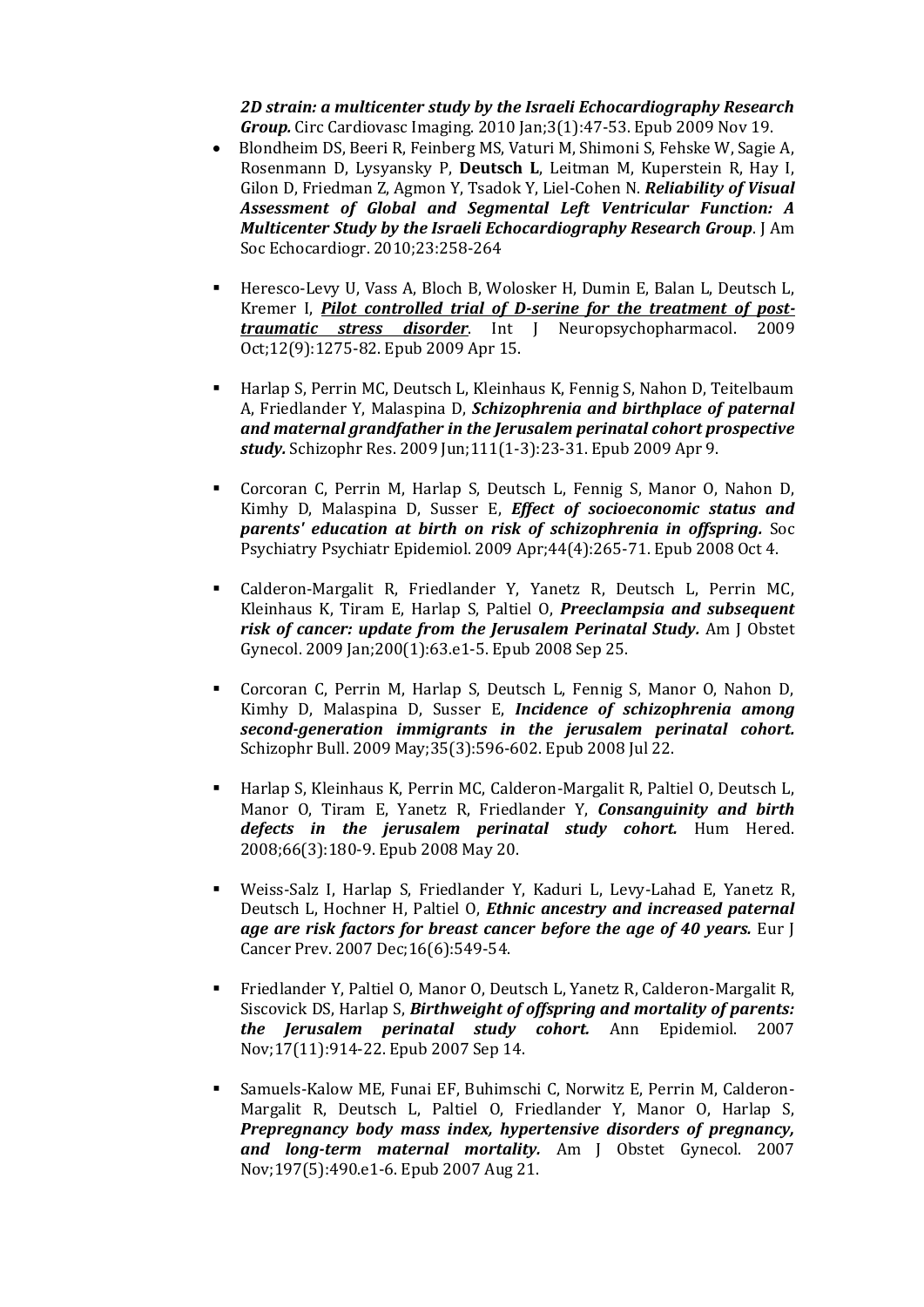- **•** Perrin MC, Terry MB, Kleinhaus K, Deutsch L, Yanetz R, Tiram E, Calderon R, Friedlander Y, Paltiel O, Harlap S, *[Gestational diabetes as a risk factor for](http://www.ncbi.nlm.nih.gov/pubmed/17705823?itool=EntrezSystem2.PEntrez.Pubmed.Pubmed_ResultsPanel.Pubmed_RVDocSum&ordinalpos=13)  [pancreatic cancer: a prospective cohort study.](http://www.ncbi.nlm.nih.gov/pubmed/17705823?itool=EntrezSystem2.PEntrez.Pubmed.Pubmed_ResultsPanel.Pubmed_RVDocSum&ordinalpos=13)* BMC Med. 2007 Aug 16;5:25.
- Calderon-Margalit R, Friedlander Y, Yanetz R, Deutsch L, Manor O, Harlap S, Paltiel O, *[Late stillbirths and long-term mortality of mothers.](http://www.ncbi.nlm.nih.gov/pubmed/17540801?itool=EntrezSystem2.PEntrez.Pubmed.Pubmed_ResultsPanel.Pubmed_RVDocSum&ordinalpos=14)* Obstet Gynecol. 2007 Jun;109(6):1301-8.
- Perrin MC, Terry MB, Kleinhaus K, Deutsch L, Yanetz R, Tiram E, Calderon-Margalit R, Friedlander Y, Paltiel O, Harlap S, *[Gestational diabetes and the](http://www.ncbi.nlm.nih.gov/pubmed/17476589?itool=EntrezSystem2.PEntrez.Pubmed.Pubmed_ResultsPanel.Pubmed_RVDocSum&ordinalpos=15)  [risk of breast cancer among women in the Jerusalem Perinatal Study.](http://www.ncbi.nlm.nih.gov/pubmed/17476589?itool=EntrezSystem2.PEntrez.Pubmed.Pubmed_ResultsPanel.Pubmed_RVDocSum&ordinalpos=15)* Breast Cancer Res Treat. 2008 Mar;108(1):129-35. Epub 2007 May 3.
- Harlap S, Friedlander Y, Barchana M, Calderon R, Deutsch L, Kleinhaus KR, Perrin MC, Tiram E, Yanetz R, Paltiel O, *[Late fetal death in offspring and](http://www.ncbi.nlm.nih.gov/pubmed/17440938?itool=EntrezSystem2.PEntrez.Pubmed.Pubmed_ResultsPanel.Pubmed_RVDocSum&ordinalpos=16)  [subsequent incidence of prostate cancer in fathers: the Jerusalem](http://www.ncbi.nlm.nih.gov/pubmed/17440938?itool=EntrezSystem2.PEntrez.Pubmed.Pubmed_ResultsPanel.Pubmed_RVDocSum&ordinalpos=16)  [Perinatal Study cohort.](http://www.ncbi.nlm.nih.gov/pubmed/17440938?itool=EntrezSystem2.PEntrez.Pubmed.Pubmed_ResultsPanel.Pubmed_RVDocSum&ordinalpos=16)* Prostate. 2007 Jun 15;67(9):989-98.
- Harlap S, Davies AM, Deutsch L, Calderon-Margalit R, Manor O, Paltiel O, Tiram E, Yanetz R, Perrin MC, Terry MB, Malaspina D, Friedlander Y, *[The](http://www.ncbi.nlm.nih.gov/pubmed/17439536?itool=EntrezSystem2.PEntrez.Pubmed.Pubmed_ResultsPanel.Pubmed_RVDocSum&ordinalpos=17)  [Jerusalem Perinatal Study cohort, 1964-2005: methods and a review of](http://www.ncbi.nlm.nih.gov/pubmed/17439536?itool=EntrezSystem2.PEntrez.Pubmed.Pubmed_ResultsPanel.Pubmed_RVDocSum&ordinalpos=17)  [the main results.](http://www.ncbi.nlm.nih.gov/pubmed/17439536?itool=EntrezSystem2.PEntrez.Pubmed.Pubmed_ResultsPanel.Pubmed_RVDocSum&ordinalpos=17)* Paediatr Perinat Epidemiol. 2007 May;21(3):256-73.
- Paltiel O, Friedlander Y, Deutsch L, Yanetz R, Calderon-Margalit R, Tiram E, Hochner H, Barchana M, Harlap S, Manor O*, [The interval between cancer](http://www.ncbi.nlm.nih.gov/pubmed/17216543?itool=EntrezSystem2.PEntrez.Pubmed.Pubmed_ResultsPanel.Pubmed_RVDocSum&ordinalpos=19)  [diagnosis among mothers and offspring in a population-based cohort.](http://www.ncbi.nlm.nih.gov/pubmed/17216543?itool=EntrezSystem2.PEntrez.Pubmed.Pubmed_ResultsPanel.Pubmed_RVDocSum&ordinalpos=19)* Fam Cancer. 2007;6(1):121-9.
- Harlap S, Paltiel O, Friedlander Y, Calderon-Margalit R, Deutsch L, Kleinhaus KR, Manor O, Neugut AI, Opler M, Perrin MC, Terry MB, Tiram E, Yanetz R, *[Prostate cancer in fathers with fewer male offspring: the Jerusalem](http://www.ncbi.nlm.nih.gov/pubmed/17202115?itool=EntrezSystem2.PEntrez.Pubmed.Pubmed_ResultsPanel.Pubmed_RVDocSum&ordinalpos=20)  [Perinatal Study cohort.](http://www.ncbi.nlm.nih.gov/pubmed/17202115?itool=EntrezSystem2.PEntrez.Pubmed.Pubmed_ResultsPanel.Pubmed_RVDocSum&ordinalpos=20)* J Natl Cancer Inst. 2007 Jan 3;99(1):77-81.
- Paltiel O, Laniado DE, Yanetz R, Deutsch L, Calderon-Margalit R, Harlap S, Friedlander Y, *The risk of cancer following hospitalization for infection in infancy: a population-based cohort study.* Cancer Epidemiol Biomarkers Prev. 2006 Oct;15(10):1964-8.
- Kimhy D, Harlap S, Fennig S, Deutsch L, Draiman BG, Corcoran C, Goetz D, Nahon D, Malaspina D., *Maternal household crowding during pregnancy and the offspring's risk of schizophrenia,* Schizophr Res. 2006 Sep;86(1- 3):23-9. Epub 2006 Jun 5 .
- Funai EF, Friedlander Y, Paltiel O, Tiram E, Xue X, **Deutsch L**, Harlap S., *Long-term mortality after preeclampsia*.. Epidemiology. 2005 Mar:16(2):206-15.
- Funai EF, Paltiel OB, Malaspina D, Friedlander Y, **Deutsch L**, Harlap S, *Risk factors for pre-eclampsia in nulliparous and parous women: the Jerusalem perinatal study*. Paediatric Perinatal Epidemiol. 2005 Jan;19(1):59-68.
- Paltiel O, Harlap S., **Deutsch L**, Knaanie A, Masalha S. Tiram E., Barhana M., and Friedlander Y., *Birthweight and other risk factors for acute Leukemia*